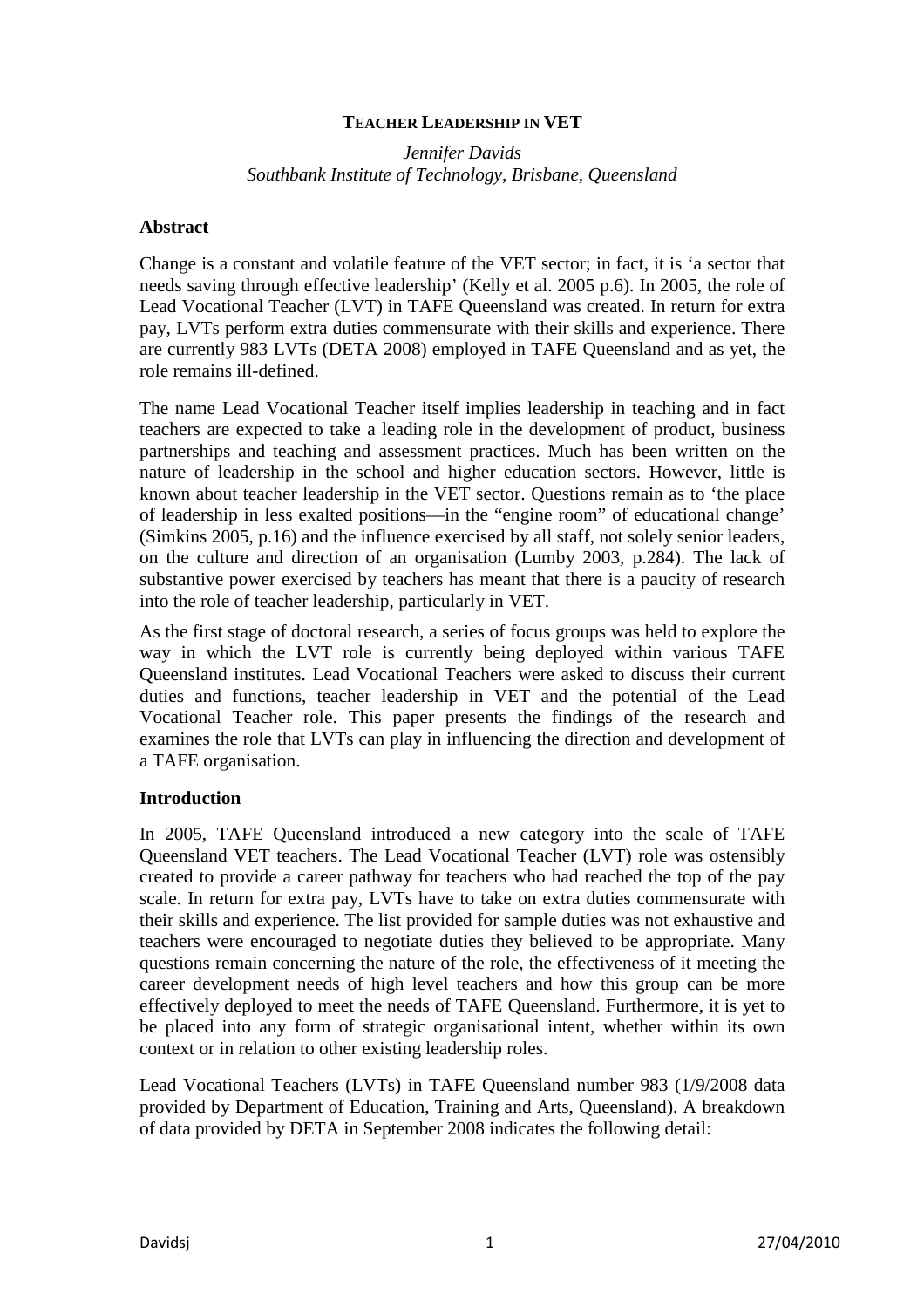Lead Vocational Teachers span the 35-65 age group and are senior teachers in their given fields. Over two thirds are in the 50-65 age group ( $n = 744$ ), with just under half are in the 55-65 age group ( $n= 477$ ). Under a third are in the 35 – 50 age group ( $n =$ 239).

It is a role that has attracted much debate as to its purpose and usefulness. Anecdotal evidence suggests that the role works more satisfactorily in some TAFE institutes than others. However, a clearer definition of the role and duties of teacher leaders in VET would be of value.

# **Literature review**

Change is a constant and volatile feature of the VET sector (Blom & Clayton 2002, Mitchell, 2007). It has led to a need for leadership (Mitchell, 2007), indeed it is 'a sector that needs saving through effective leadership' (Kelly et al., 2005 p.6). The label implies leadership in teaching and research indicates that VET teachers are expected to take a leading role in the development of product, business partnerships and teaching and assessment practices. Much has been written on leadership and education in the school (Barth, 1999; Fullan, 1994; Katzenmeyer & Moller, 2001) and higher education sectors (Schuster & Finkelstein, 2006, Bryman 2007). However, little is known about teacher leadership in the VET sector. Of the research conducted by Falk and Smith (2003), Foley and Conole (2003), Mulcahy (2003) and Callan (2007) examining the leadership capabilities of those working in the VET sector, only Foley and Conole (2003) discuss the premise of 'leading from any chair' and provide a generic leadership capability framework for all TAFE staff (in Victoria).

Teacher leadership has been described as a position of influence (Jameson & MacNay, 2007; Katzenmeyer & Moller, 2001), an opportunity to sit with the grown ups at the table (Barth, 1999). It can happen on an informal or formal level (Donaldson Jr, 2007) through the basis of constructivist teaching methods, characteristics that teachers can bring to leadership (Lambert et al, 1996). While teachers do not have substantive power, they are at times required to show leadership qualities, particularly where VET teachers often work with external partners and do indeed lead training and assessment initiatives in industry and the community.

In reviewing the consequences of the overhaul of the further education sector in the UK and its impact on leadership practices, Simkins (2005) asks: 'What about the place of leadership in less exalted positions—in the 'engine room' of educational change?' (p.16). He defines three emerging roles that require leadership:

- enhanced line roles managing and supervising staff
- project management roles
- networking roles for building partnerships (p.16).

However, the lack of substantive power has meant that there is a paucity of research into the role of teacher leadership in VET, instead focusing on leadership by managers and the executive, for as Jameson and McNay (2007, p10) point out the ultimate responsibility for decision–making rests with the manager. On the other hand, ideas of shared, distributed or collaborative leadership have surfaced as leadership styles that would suit the VET sector and demands of the knowledge era, as 'organizational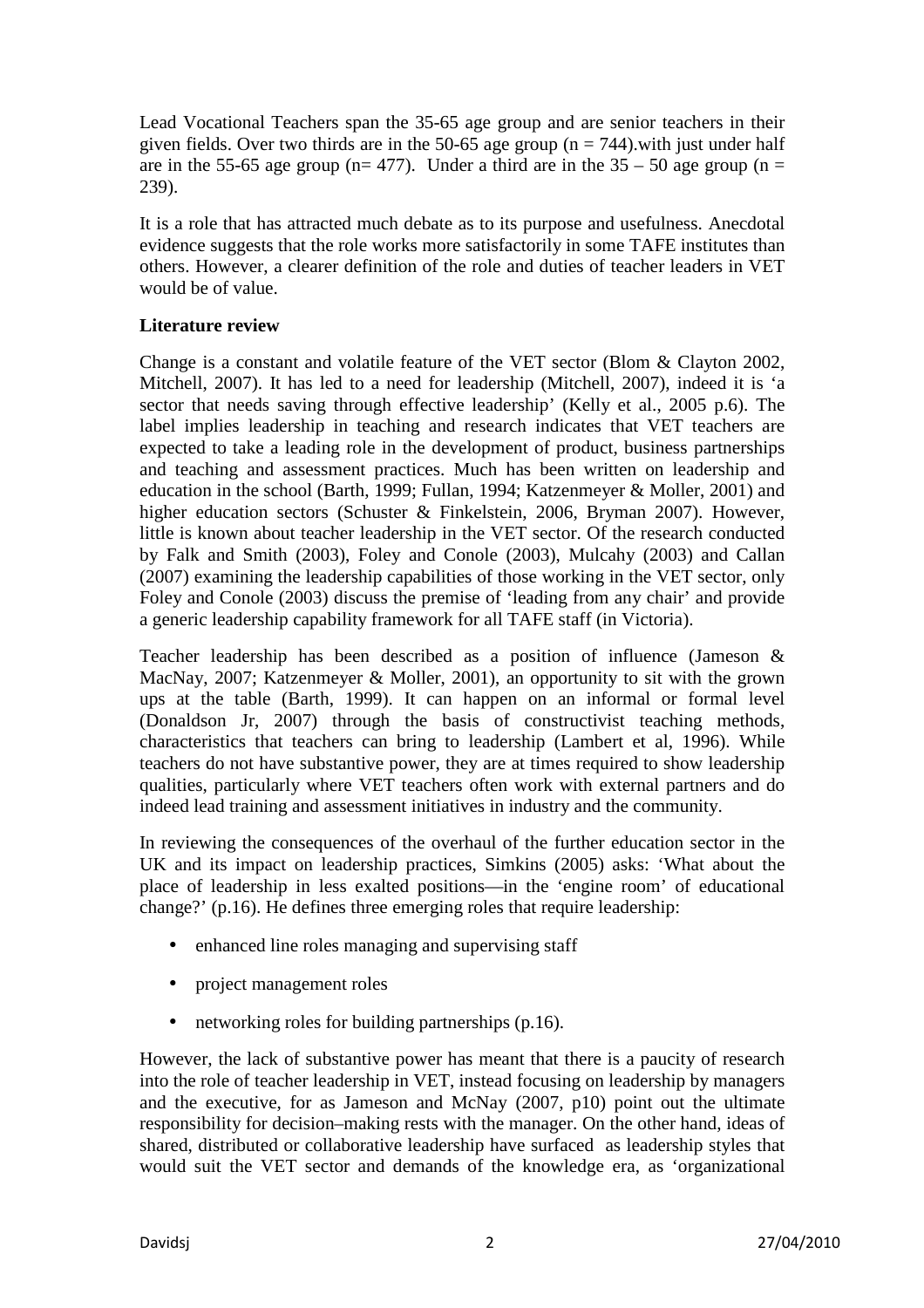teams, like human groups more generally, seldom have just one leader' (Mehra *et al.*, 2006, p. 2).

Collaborative leadership, that is, consulting with staff, creating a shared vision, joint decision-making, the putting aside of personal agendas to achieve a greater goal, requires trust (Jameson, 2007). In addition, Pearce (2004) posits a model combining vertical and shared leadership as more suitable for the knowledge era. Put simply, he suggests sharing the load will enhance creativity and the most qualified to deal with a complex situation will rise to the occasion as required. However, Pearce suggests that the careful management of boundaries and the development of leadership skills across teams must be established.

Furthermore, the demand for innovation and the event of self-managed teams within the VET context suggests the need for leadership skills and shared vision. The development of which could best be supported by the findings of Mans and Sims (1989, cited in Pearce 2002, p 176) who describe the development of self-leadership skills which support the flatter management structures characteristic of the contemporary workplace. Moreover, Pearce (2004) links innovation and shared vision, finding that altruistic behaviours, team work and team strength were all viewed as positively influenced through shared vision, which ultimately makes the achievement of innovation more likely, while Jameson (2007) forges a link between collaborative leadership such as communities of practice and innovative e-learning projects that share knowledge, learning, teamwork and resources.

One of the objectives of this research is to contribute to an overall understanding of teacher leadership in the VET sector and particularly the role of the LVT. A study of this must encompass the values, attitudes, beliefs and behaviours that form the basis of teacher identity.

# **Research method**

The first phase of this doctoral research was conducted through a series of focus groups held at the end of 2009. A Queensland TAFE-wide broadcast attracted the LVTs who volunteered to participate in the focus group discussions. In all, while 80 people responded to the broadcast, approximately 24 were able to take part. This was due mainly to time constraints, work pressures and other commitments. Representatives participated from the following institutes: Gold Coast, Southbank, Southern Queensland, Sunshine Coast, Tropical North, Brisbane North, Wide Bay, Barrier Reef and Skills Tech Acacia Ridge.

The focus groups reviewed the way in which the LVT role is currently being deployed within various TAFE Queensland institutes (see Appendix 1).

#### **Findings and discussion**

The haphazard nature of the introduction, implementation, and ongoing review and monitoring of the role of the LVT reflect the unknown quality of teacher leadership in TAFE Queensland. The teachers reported enormous differences in the tasks, hours and level of independence that operated within the role and also accordingly, varying degrees of teacher satisfaction associated with the performance of the role. They stated a preference for a closer monitoring and more regular review of the role which they felt would contribute to a more effective and targeted utilisation of their skills, knowledge and abilities. Furthermore, there is evidence that the LVT is a leadership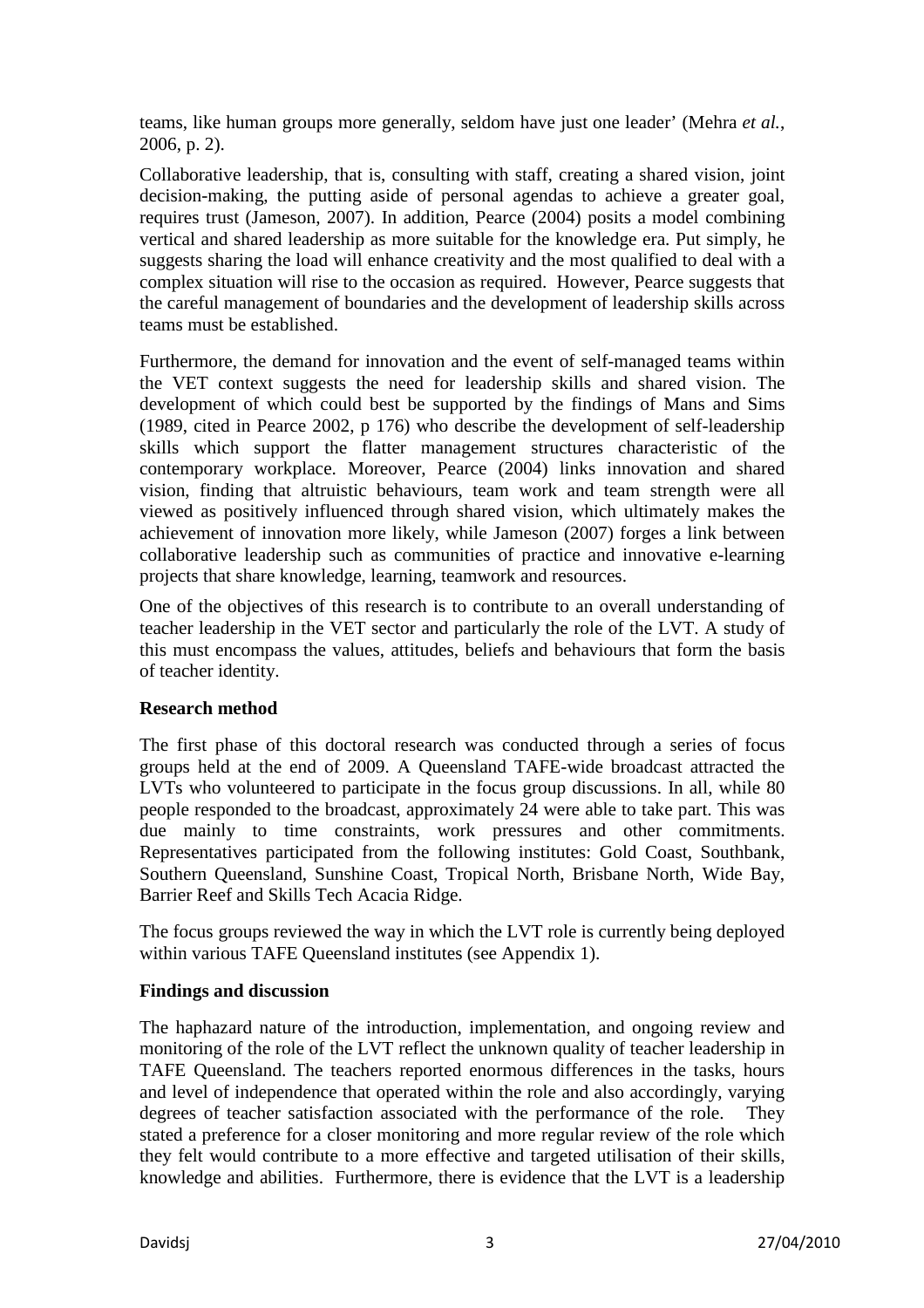role and examples are provided of shared and vertical leadership (Pearce 2004); collaborative leadership (Jameson & McNay 2007); project management, management and supervision (Simkins 2005); cultural influence and positive altruistic behaviours. However, a point of contention for LVTs is that the position and input goes largely unrecognised and when measured in time and effort, largely unremunerated.

It is a position of powerful influence (Jameson & McNay 2007) that does not rest on a base of power and so, this can have a negative impact when issues arise. Ultimately the predominant forces governing the culture of the organisation, much to the disquiet among teachers, is the bottom line. LVTs voiced a growing concern that this was more important than sound educational practices and would affect their level of commitment to their role. For the most part, it was stated that if teachers were to be used to their fullest capacity to enable business growth and achievement of excellence in education, the role of teacher leadership in TAFE had to be recognised and more thoughtfully implemented.

#### *Introduction of the role*

The introduction and implementation of the role of the LVT varied greatly across the institutes. In some institutes it was automatic for teachers to take on extra responsibilities in return for remuneration equal to an extra hour per week over the year, while in at least two institutes, the LVTs concerned had to apply for the position of LVT and in one case, the application had been 'knocked back' twice. The role could also be 'handed back', with some LVTs choosing not to take on the extra duties. In addition, there appeared to be an inequitable implementation of the role, with some LVTs carrying a far greater load with more responsibility than others.

#### *Tasks and duties*

The roles performed by Lead Vocational Teachers across the various institutes had some similarities. Nearly half of the participants  $(n=10)$  reported that their main LVT tasks lay in course coordination which meant the organisation of timetabling; liaising with internal and external clients, such as Heads of School, guidance officers, schools, industry, local community agencies and universities; dealing with course administration and monitoring courses for auditing purposes to comply with the demands of the Australian Quality Training Framework (AQTF). Other jobs and duties included:

- the induction and mentoring of new staff  $(n=5)$
- arrangement of student orientation and graduation
- arrangement of casual replacement teachers
- liaison with universities regarding higher level qualifications
- student grievances and student counseling
- budget management  $(n=3)$
- teacher representation and regularly liaison with TAFE management
- course development  $(n=2)$
- management of Recognition of Prior Learning (RPL)
- maintenance of online courses
- teacher representation within communities of practice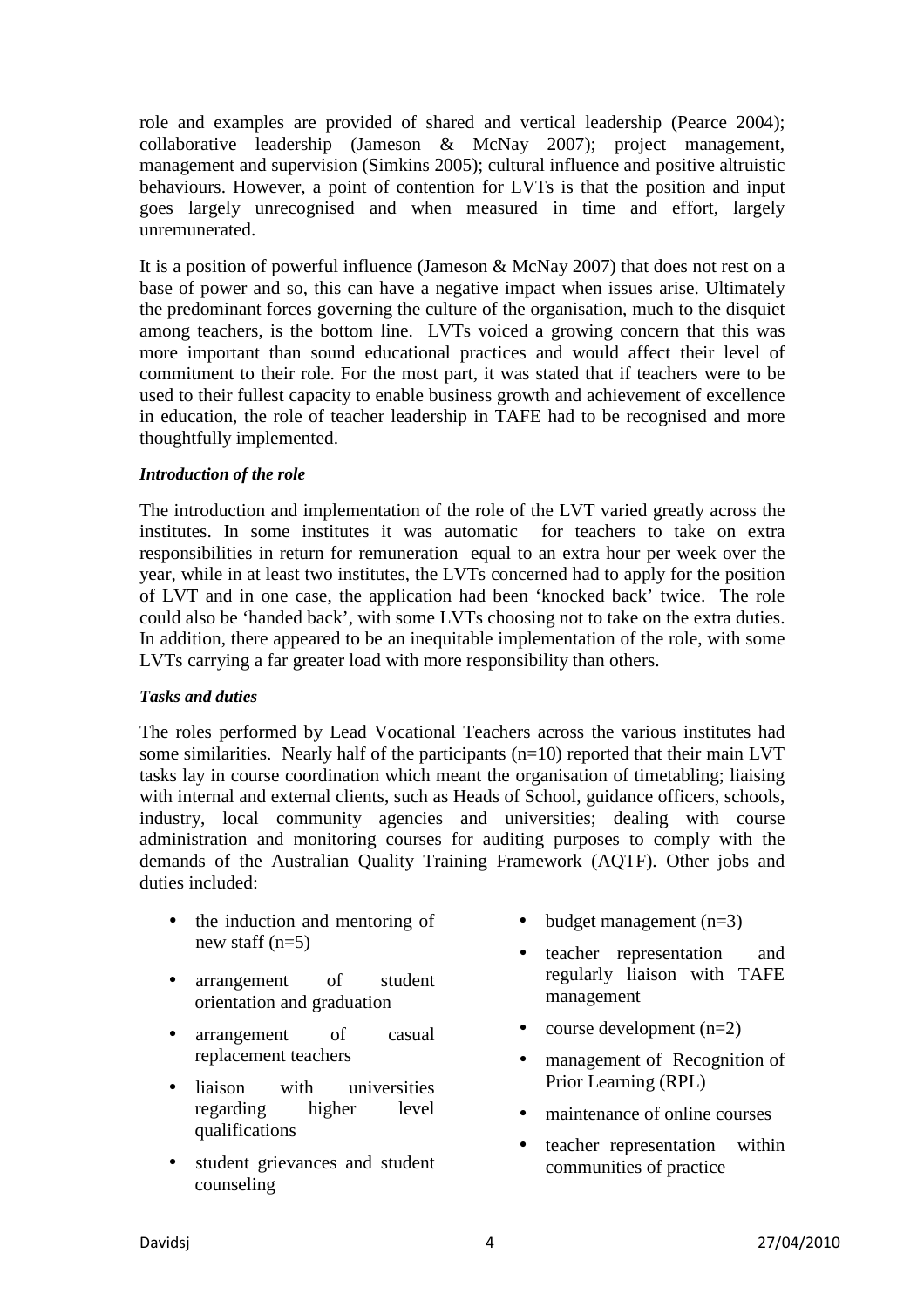However, the amount of time allocated and spent on the assigned duties varied greatly across and within institutes from 1-2 hours to 10-15 hours per week dependent on such factors as: size of the team, the number of LVTs within a team and the level of specialised knowledge associated with the course. Due to content area specialisation, in some cases the LVT had become the sole point of contact and reference and dealt with all incoming enquiries and administrative issues.

The response to the question of whether the role was being used to the best advantage of TAFE Queensland was mixed. Some teacher felt they were being used well, while other markedly disagreed. The main concern voiced was regarding the organisation of the role. Teachers described it as being too *ad hoc* and inequitable with not enough standardisation, monitoring or review.

The role of the LVT might have been negotiated a number of years earlier, and yet the teachers concerned had not been given an opportunity to review their duties. A number of factors had led to an expansion of the role of the LVT that had not been negotiated. These were:

- a rapid growth in the international market and the influx of students
- A high level of staff turnover in some subject areas

The increase in student numbers and the high growth in certain subject areas, such as nursing and hospitality, have led to a dramatic increase in enquiries and administration. Teachers reported that their course numbers had doubled or tripled and as a result their LVT duties were largely taken up with course coordination with little or no time being spent on improving teaching excellence. However, as the role has grown, the lack of regular review has meant that teachers have been less able to negotiate more time and less teaching under the new system and yet, due to their sense of professional commitment, feel unable to drop tasks. These extra duties remain uncompensated with time or money. Conversely, the lack of monitoring and review also led to an inequitable situation among teachers, who expressed concern that some colleagues put less effort into it.

The second factor sharply affecting the role of the LVT is the skills shortage which has resulted in the loss of teachers to more lucrative industries such as nursing, construction and engineering. This turnover of staff has meant an increase in numbers of casual teachers with a need for mentoring and managing. Alternatively, less mentoring has resulted in underprepared and stressed new teachers which again has led to a high staff turnover and dissatisfied students. In some areas, such as nursing, the situation is more desperate where the average length of stay is reportedly 5.5 months. Also, keenly experienced is the high turnover of administrative staff, with LVTs bemoaning the use of valuable time on the mundane aspects of administration and the repeated mentoring of new admin staff in course administration processes, 'How long have you had an admin person for longer than six months at a time?'. This lack of consistency in admin staff has led, in some situations, to a devolvement of tasks to the teachers.

The blurring of lines between the roles of the LVT and Educational Managers or administration staff to coordinate courses and processes caused the greatest sense of unease, particularly where the roles have slowly devolved and teachers have still been required to teach a full teaching load. Furthermore, in some institutes where the role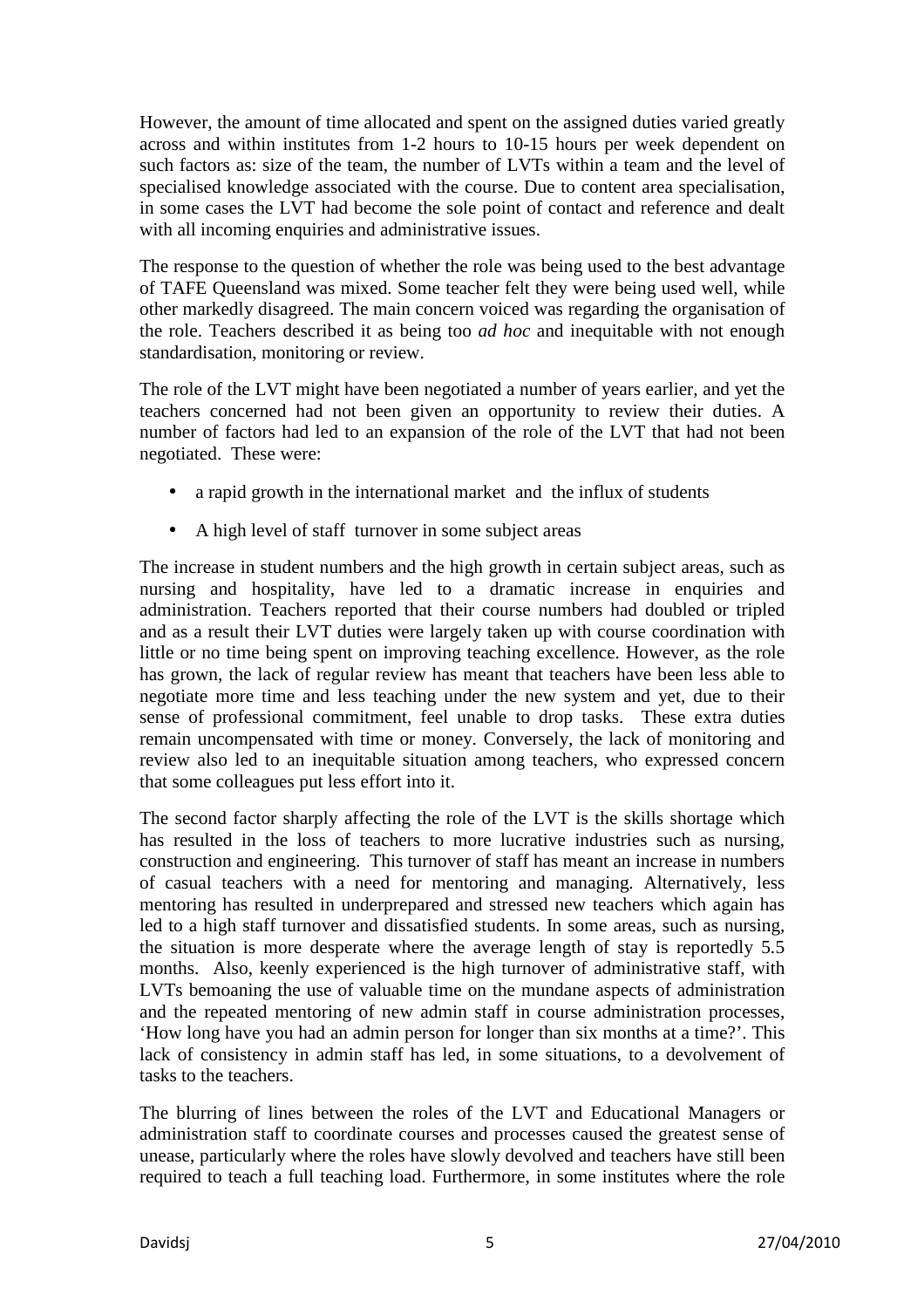of the Operations Manager had been removed, the repercussions of the deficiency of that position were being acutely felt. 'You know that if you do not do it the place falls apart, in the team.' This may be a pragmatic response to the marketisation of education, however, the professional status of teaching is weakened through this shift in focus and is a dilemma faced internationally in education (Hargreaves 2000) and felt deeply by some of the teachers.

The issue we are having at the moment is whole array of administrators have recently been redeployed, some 16 administrators, and many of their functions fall or double into the LVT functions….Time has to be given to leaders to create and energise people, to inspire them and get innovation and to create better resources, to do clinical supervisions on teaching and strategies, but LVTs are just put under so much pressure because they are doing the administrator's role.

Clouding the role is the lack of substantive power, recognition or training associated with the position. As one teacher stated 'I feel like I am just a nobody, I get called a Team Leader, like someone that works in a call centre.' There is a sense of being undervalued. Some LVTs reported that in some cases, leadership qualities were not recognised and solutions were not taken on board. However, others reported a sense that they were permitted 'free rein' by an institute manager who perhaps did not understand their content area, until there was a problem and the issue of responsibility arose. This situation reflects the vertical and shared leadership model posited by Pearce (2004) and the insightful suggestion that boundaries have to be carefully managed. Where in one particular situation, the mixed role was recognised and the teacher permitted adequate time to perform the duties with a .5 teaching role and .5 management position, the teacher felt satisfied with the balance and that their skills were being used in the best possible way being able to utilise their knowledge of curriculum and teaching.

#### *Teacher leadership*

The teachers participating in the focus groups strongly asserted that there was need for teacher leadership in TAFE Queensland, citing a number of areas where they felt they could be particularly effective. These included: induction; mentoring and coaching of new staff; business development; course coordination, management and development; acting as a conduit between management and teaching teams and the management of AQTF and AVETMISS compliance.

Teacher leadership in TAFE Queensland, suffers a number of prohibitions, largely because the leadership roles remain unofficial. As stated by Jameson and McNay (2007), there is a lack of substantive power associated with teacher leadership. As one participant stated, 'unless it is defined, it is not supported. You are allowed to go ahead with it, but it is unofficial you feel a little in limbo as to how far you can go. Like you are being watched and as long as it goes alright, it isn't a problem, but if it goes wrong...". It was stated that it depended on the individual institute manager as to how supported the teacher was and if they truly understood the nature of the educational requirements.

With regard to formal induction and mentoring, one LVT stated that it was stopped in the mid nineties. Teachers were not generally allocated official time to mentor. The role continued in an unofficial capacity, but was *ad hoc* and that teachers 'do it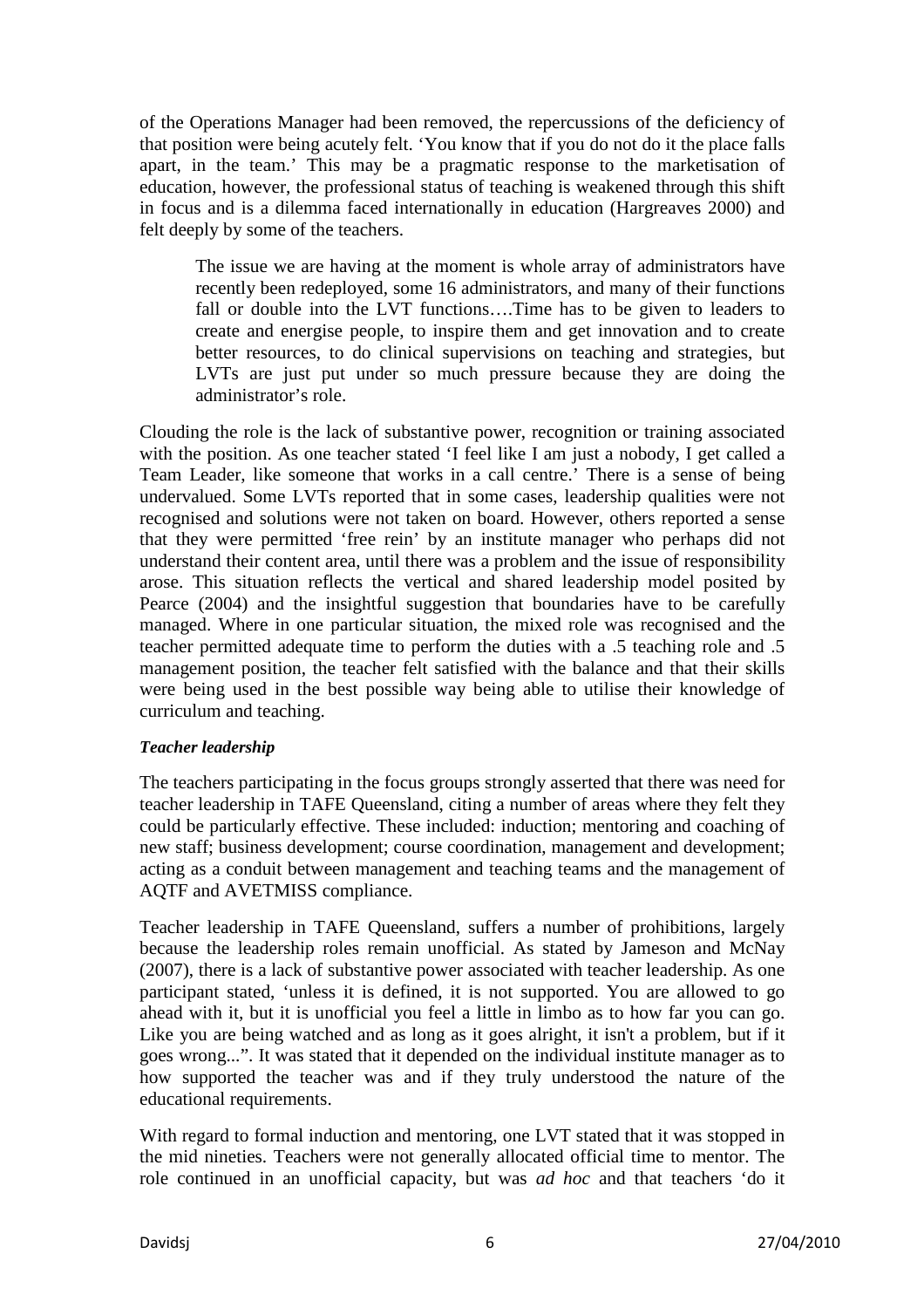because you are professional, it's just what you do'. Virtually across all institutes there was a sense that a formal mentoring program would be beneficial, not only to secure the passing on of knowledge and skills in an industry threatened with 'knowledge loss' (Clayton 2005), but also to prevent the waste and stress associated with a high staff turnover. However, to complement these needs, it was suggested that LVTs should undergo leadership training. Due to classroom and financial constraints, few teachers are given the opportunity to attend training, but it was felt that LVTs would benefit from leadership training and so too the institutes.

To truly be enabled to take on a leadership role, it was asserted that the knowledge of education and the curriculum had to be acknowledged and recognised, 'It is an important role that the organisation relies on and it should be recognised', and 'Definitely a role for teacher leadership for new teachers…it needs to be an educational person with knowledge of education and the curriculum.' However, as one participant stated, the role of teacher leadership is recognised in their institute and 'sometimes in most cases they are given a reduced workload. We realise the need for teacher leadership.' In contrast, it was stated by an LVT 'professional people, that is, the educators on the ground and their views, their problem solving and their solution capabilities are not valued. We provide solutions…it's simply just not taken on board. They want rationalisation, they want to save money, but they employ administrators and don't want to listen to the educators… it's insulting…'.

In tandem is the underutilisation of specialist skills, particularly in relation to business development where a number of participants felt that relationships developed with industry based on personal links and industry knowledge was not being supported or exploited for the benefit of the institutes. Teachers felt they were not being given the opportunity to demonstrate teacher leadership in business development. The prevailing wisdom appeared to prefer teachers in the classroom, while marketing staff with little or no knowledge of the industry were sent out to business meetings. Therefore, the role of teacher leadership in further education being used for networking and building partnerships (Simkins 2005) is generally not being applied.

Teachers are the best ambassadors. They know the business and can develop the market... They could provide information and management could make up the plans and put it forward with the help of the teacher.

I know that my skills are not used, even when they are offered they are not used…and I have heard that a lot before from other teachers, who have a lot of wonderful specialist skills that are not used.

Any LVT is a better seller of the course because of their knowledge, than a person with a degree in marketing. We were employed with industry knowledge and industry links, but those links have faded because we are not given time to maintain it'.

As a diverse sector, where the needs of the business vary across institutes, there also exists the experience that 'I wouldn't have a job if I didn't develop my own business. I accept it as a part of my role. I have to go and get the business myself'. These types of exceptions indicate that it is the approach of the individual institute manager or institute that is deciding how LVTs are used. However, in the area of business development, marketing and business relationships, the overwhelming conclusion was that teachers were underutilised, and that TAFE Queensland was losing out.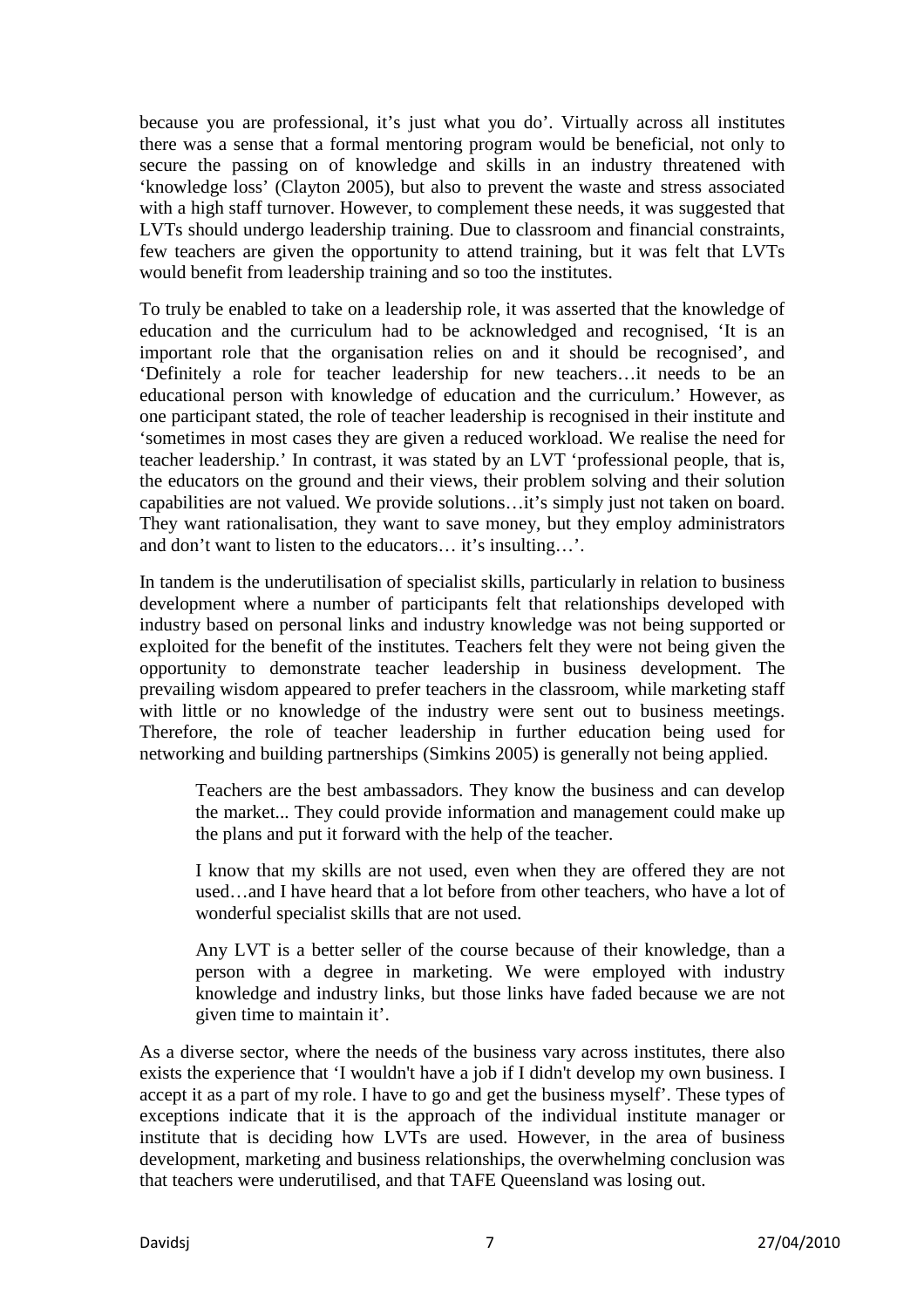#### *Shared vision*

The issue of values was raised to open a discussion that would explore whether there was a shared vision that underpinned teacher leadership duties and roles. In regard to core values, many of the participants stated a genuine commitment to the outcomes for students that reflected the vocational nature of teaching. Teachers '…are in a position where they have a lot of power in terms of outcomes and so, teaching is more like a calling than a career. We could earn loads more money in industry, I've been offered more. We do it because we love the outcomes…' This was also cited as part of the reason why LVTs take on the extra unremunerated jobs and tasks.

However, countering this vocational devotion to their job is a conflict of interest. LVTs reported a developing sense that management and teachers did not share the same vision. They view the focus on the 'mighty dollar' as the prevailing factor in the decision process feeling that teaching excellence is really of secondary importance. In addition, administration is taking increasing amounts of time. The doubling up of systems paperwork and multiple copies in electronic and hard copy are seen as a waste of time, energy and resources resulting in a perceived devaluation of teaching and education.

A: Not the job necessarily…I like the outcomes of the job…. A lot of aspects of the job really piss me off…For example, this morning I had to print out off blackboard, my study and assessment guide, my matrix, my blah, blah, blah, blah, blah. Big push, let's go electronic… we now have to take everything off blackboard, print it on nice paper…kill a few trees….it's stupid. But we have to print it all out and put it in the roll book. It's accessible, there it is! …. But they develop a system and we have to change what we do…It is the tail wagging the dog…

B):…I am seriously thinking of retiring and coming back as a casual...because I enjoy the teaching … I don't think that my teaching skills are valued by the institute. I think they are valued by the people around me …and students… It is about my administration quality, doing assessments and rolls and all those other things that I do, but… I have never had any comments about my teaching.

An underlying concern of the LVTs was that their decision-making was not based on real outcomes for the students. The difficulties of the economic demands were understood; however, teachers at the 'coalface' were particularly able to see the effects of the directives on students. The short-term gains, it was voiced, did little to serve the long-term aims of TAFE and, it was feared, would affect their industry credibility. These dilemmas consequently affect their understanding of the role of the LVT and teacher leadership and reflect a widening gap of understanding.

I don't think the management understands education at all… For example, what can we do to ensure that we get the full amount of money? Bring all the assessment to the start of the course; it is not educationally sound…. It is that sort of comment that makes me believe that they are really there and we are here they really don't understand education.

That's what it is all about. So much is controlled by money...The management has the best intentions, but if the government says there is no money, there is no money.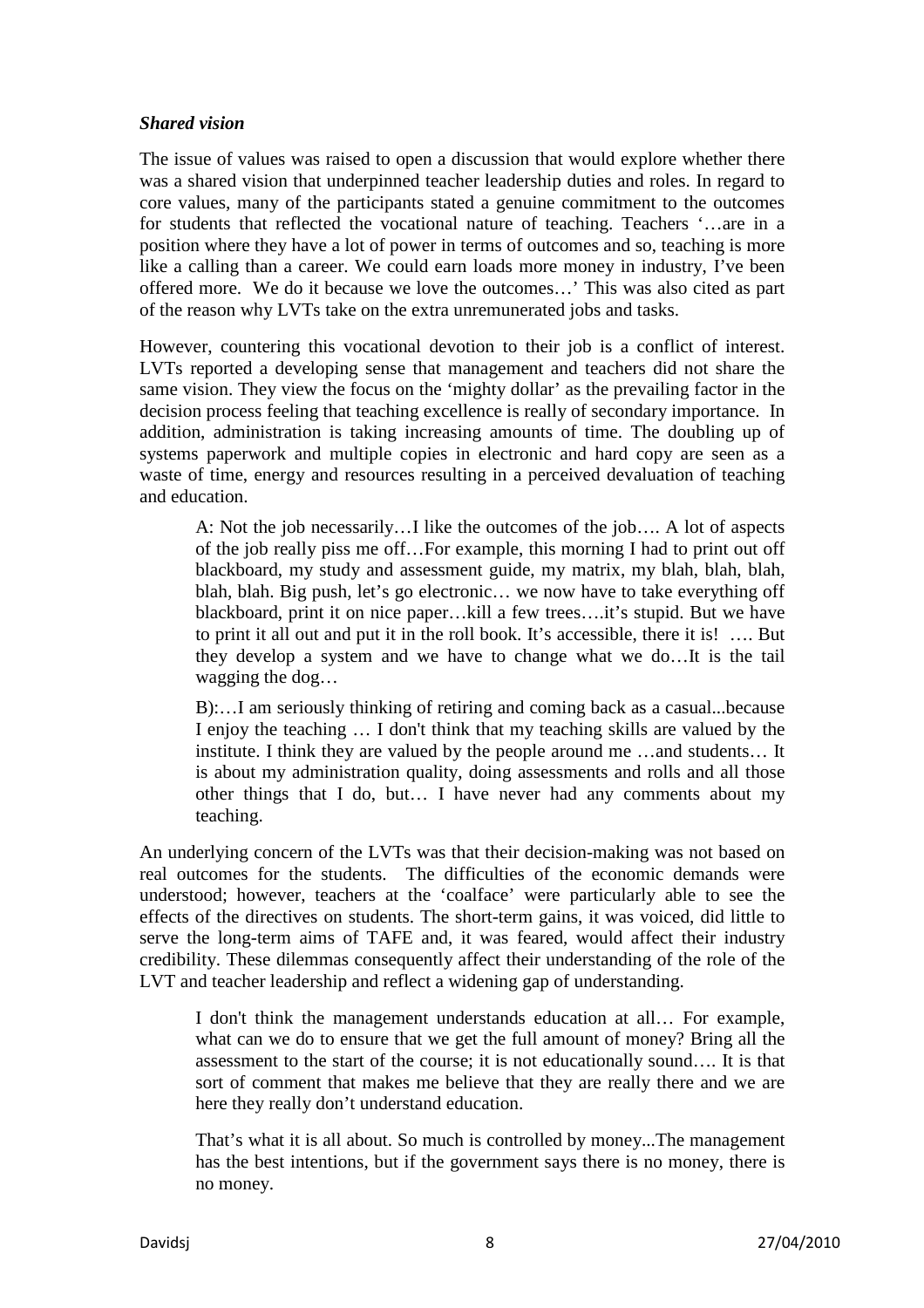If we continue…we're going to lose our industry credibility.

The emphasis on short-term goals caused professional angst and presented LVTs with an ethical dilemma.

It is so different to when I first came here. They used to interview every student and so the success rate was so much higher, now we take everyone and we know there is going to be a high drop out rate…now we take everyone and we know there is going to be a high drop out rate.

The shrinking bucket for the lower level qualifications… is making it very difficult for us to deliver to our client base… We have a very low socioeconomic population here. We have a high demand for level 2 and 3 qualifications …we are getting pushed to deliver level 4 and diploma but our clients aren't ready… and that's very much an ethical dilemma.

Other LVTs were more pragmatic:

'It can be…a bit of an ethical dilemma…, but I am paid to do a job…I get very frustrated, but…at the end of the day, that's it and there is often very little you can actually do…'

Also being experienced were cutbacks to teaching staff, facilities and resources such as libraries, toilets and computers. Less clear is whether more effective communication from management would lead to more understanding. One staff member described how the LVT was being used in her department to liaise between management and teaching staff and this was in fact, proving to be very successful. It was role initiated by the LVTs themselves.

…The director came and spoke and… they (teachers) are not always happy with the outcomes, but they understood why…one of the problems we had here was that there wasn't enough consistent communication between management… so things would just happen…you'd come back and someone's contract was not renewed and they were no longer here. That was move from the LVTs to get together ourselves and walk down the corridor and knock on the door…

Moreover, it was asserted that the business of education had not undergone any real form of debate. Due to the diversity of programs, and the competitive nature of interinstitute relations, LVTs felt that they lacked a unified voice; the teachers felt silenced. Yet it was deemed paramount that the aims of education should regain its voice to provide quality educational outcomes that would improve the long term, business viability of TAFE Queensland.

#### *Career Development Needs*

*Teachers need reinvigorating, 'It's like a car you just can't drive it for 100,000kms and never, ever service it' (Focus group member)* 

The role of LVT was introduced partially to provide a career development ladder for teachers. The LVTs involved in the focus groups were asked if it fulfilled this aim, and further quizzed as to the types of activities that would be professionally engaging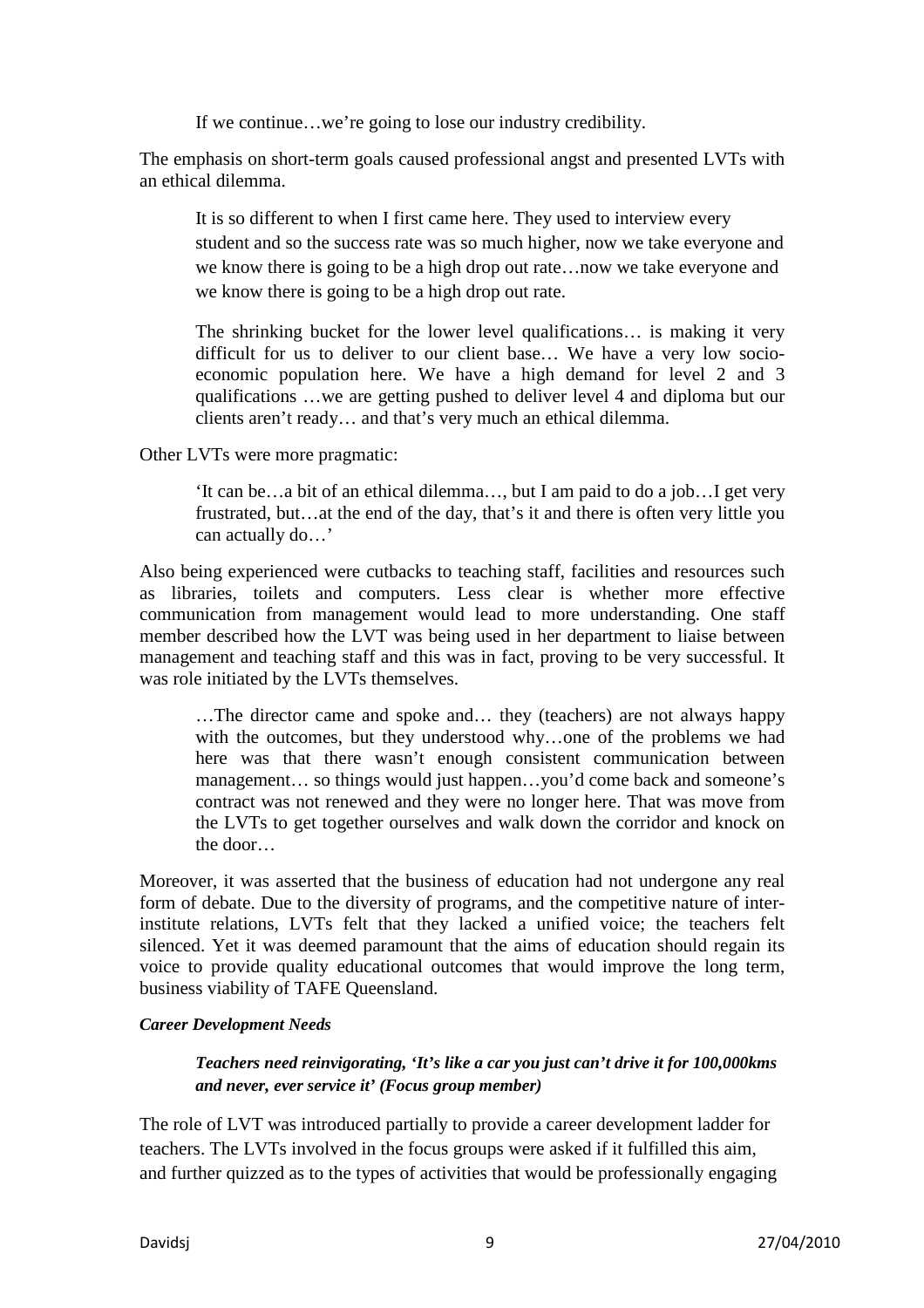for this level of teacher and offer them a valid career development pathway. The teachers concerned asserted that as with any incremented process, once an employee reached the top of that scale, there was nowhere to go '…once you get to LVT 3 there is no career left, is there? That's it (laughs) you've hit the top…'and so the question was asked where is there to go from there "...if you want to stay in teaching?"

Teachers provided a number of avenues that they would like to explore, balanced with a teaching load which they felt would enhance the educational and business value of TAFE Queensland. LVTs showed an understanding of the dangers of knowledge loss and stated a desire for combined roles that would ensure the passing on of knowledge and skills but also, less likelihood of the high staff turnover currently being experienced in TAFE Queensland. The idea of combined roles ensured that teachers who enjoyed teaching and saw it as a strength, could still continue to practice teaching, while acting in other challenging roles. Virtually all the suggested alternative roles were suitable for combining with teaching. However, the mentoring of teachers willing and able to take on managerial roles in the future was also suggested. Teachers, while acutely aware of the economic limitations operating, offered the following list of suggestions:

- Identifying and mentoring teachers suitable for a future management roles
- Research
- Business development
- Human resources
- Mentoring and coaching
- Project management
- Educational leadership roles
- Resource and curriculum development
- Further study

It was repeatedly stated that teachers and institutes would benefit from the reinvigoration of teachers through professional development opportunities that would ultimately provide financial and educational outcomes for the institute and improve the knowledge, skills and status of teachers, thus enhancing the reputation and quality of TAFE Queensland institutes. Educational leadership shown through the provision of staff development programs and formal induction and mentoring programs would ensure that knowledge was passed on, while encouraging staff to undertake further study and research would support the academic standards institutes required to deliver high level qualifications. Moreover, releasing teachers to develop curriculum and resources; design innovative, tailored courses for industry would satisfy industry needs and rebuild partnerships that would be financially beneficial. It was further suggested that as a part of the LVT program, LVTs should be given leadership training, career counselling and mentoring.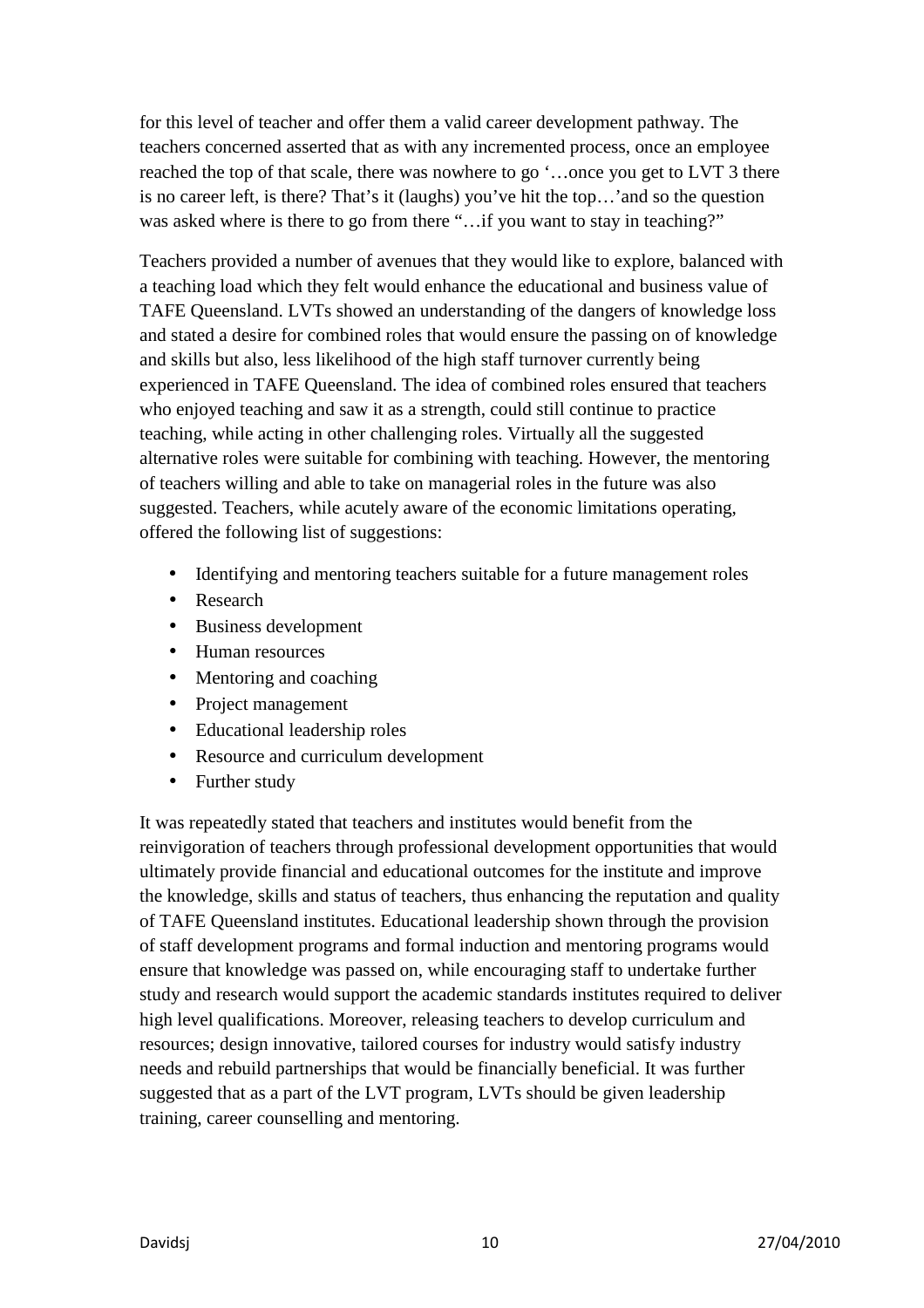## **Conclusion**

The focus group discussions were aimed at examining how Lead Vocational Teachers were currently operating in TAFE Queensland. Examples of collaborative leadership, team work, altruistic behaviours and the role acting as a position of influence (Jameson & MacNay, 2007; Katzenmeyer & Moller, 2001) emerged.The initial findings substantiated a number of suitable leadership models proposed for the further education sector and the knowledge era. The model most applied appeared to be that proposed by Pearce (2004) of a vertical and shared leadership model with (not so) carefully drawn boundaries, through the use of LVTs as program coordinators. However, compromising this model is a lack of shared vision among institute staff torn between financial and educational outcomes and the most appropriate methods to use to achieve both short-term and long-term goals. Hampering this further is lack of substantive power embedded in the LVT role which has resulted in a perceived lack of recognition and value of the teacher input, sound educational practices and underutilisation of specialist teacher skills and knowledge. Although, one can detect general patterns in the implementation and utilisation of the role, there are also exceptions. This can be attributed to the individual choices and decisions made by those in positions of power within the institutes.

The mismatch of direction and culture within some TAFE Queensland institutes is exacerbated by the turbulence of the times, the changes in funding models, a high turnover in teaching staff in some areas and inconsistency in administration staff as well as, increasing levels of administration required for auditing purposes. This has led to a frustration among teachers that LVT energy is not being channeled into what is perceived to be more worthwhile, professionally based duties and functions, such as: formal mentoring and coaching, curriculum and resource development, networking and business development, targeted use of specialist skills and knowledge. In addition, LVTs expressed a desire for leadership training and opportunities for professional development that would revitalise their teaching and benefit the longterm goals of TAFE Queensland, as well as a more thoughtful implementation of the role in tandem with regular and rigorous monitoring and review of the role.

# **Acknowledgements**

My thanks to the LVTs for giving their time and energy to participate in the research.

The Department of Education Training and the Arts, Queensland, and Craig Sherrin (CEO) Southbank Institute of Technology (SBIT) without whose help I would not have been able to conduct the research

Dr Roger Harris, University of South Australia and Carmel Carstensen (SBIT) for invaluable feedback

# **References**

- Barth, R. S., (1999) The Teacher Leader. IN Ackerman, H., MacKenzie, S (eds) 2007 (Ed.) Uncovering Teacher Leadership. Essays and Voices from the Field. 2007 ed. USA, Corwin Press.
- Blom, K., Clayton, B., (2002) 'Re-envisioning VET practice: Practitioners and the experience and implementation of change' in Searle, J., Roebuck, D., eds (Ed.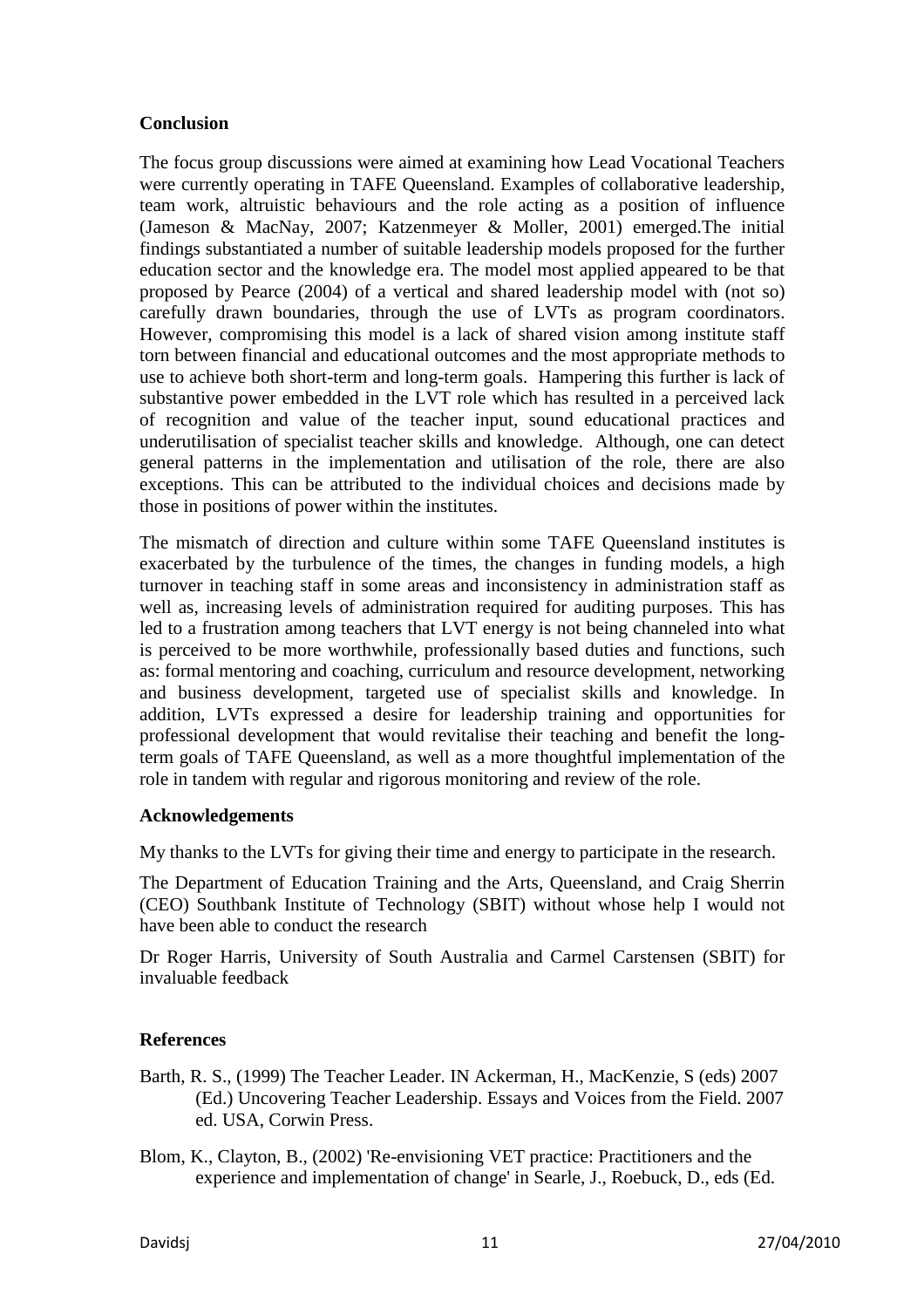Envisioning practice - Implementing Change. 10th International Conference on Post-Compulsory Education and Training. Centre for Learning and Work Research, Griffith University, Griffith University, Brisbane.

- Bryman, A., (2007) Effective Leadership in Higher Education, Summary of findings, London, UK, Leadership Foundation for Higher Education
- Callan, V., Clayton, B., Smith, L., Mitchell, J., (2007) Approaches for sustaining and building management and leadership capability in VET providers, Adelaide, NCVER
- Clayton, B., Fisher, T., Hughes, E., (2005) Sustaining the skill base of technical and further education institutes, Adelaide, Australia, NCVER
- Donaldson, J., G.A. (2007) What Teachers Bring to Leadership: Distinctive Assets of Teachers Who Lead. IN Ackerman, H., & MacKenzie, S., (Ed.) Uncovering Teacher Leadership. Essays and Voices from the Field. USA, Corwin Press.
- Falk, I., and Smith, T., (2003). Leadership in vocational education and training. Leadership by design, not by default, Adelaide, NCVER
- Foley, J., & Conole, L., (2003). A Draft Leadership Capability Framework to Assist Leadership Development in the Victorian TAFE Sector, Victoria, Office of Training and Tertiary Education, Victorian Department of Education and **Training**
- Fullan, M., (1993) Why Teachers must become Change Agents. Educational Leadership, 50.
- Hargreaves, A., (2000) Four Ages of Professionalism and Professional Learning. Teachers and Teaching: History and Practice, 6:2, 152-182
- Jameson, J. & McNay, I., (2007) Ultimate FE Leadership and Management Handbook, UK, Continuum.
- Jameson, J., (2007) Investigating Collaborative Leadership for Communities of Practice in Learning and Skills, Lancaster, UK, Centre for Excellence in Leadership, Lancaster University Management School
- Kelly, S., Iszatt White, M., Rouncefield, M., (2005) Solutions in search of a problem: educational crises and effective leadership in post-compulsory education. British Educational Research Association Annual Conference. University of Glamorgan, UK.
- Lambert, L., Collay, M., Dietz., M., Kent, K., & Richert, A., (1996) Teaching as Leading. IN Ackerman, H. M., S. (Ed.) Uncovering Teacher Leadership. Essays and Voices from the Field, 2007. USA, Corwin Press.
- Lumby, J., (2003) Distributed Leadership in Colleges, Educational Management Administration Leadership, 31:3, 283-293
- Mehra, A., Smith, B.R., Dixon, A., Robertson, B., (2006) Distributed leadership in teams: The network of leadership perceptions and team performance. The Leadership Quarterly, 17**,** 232-245.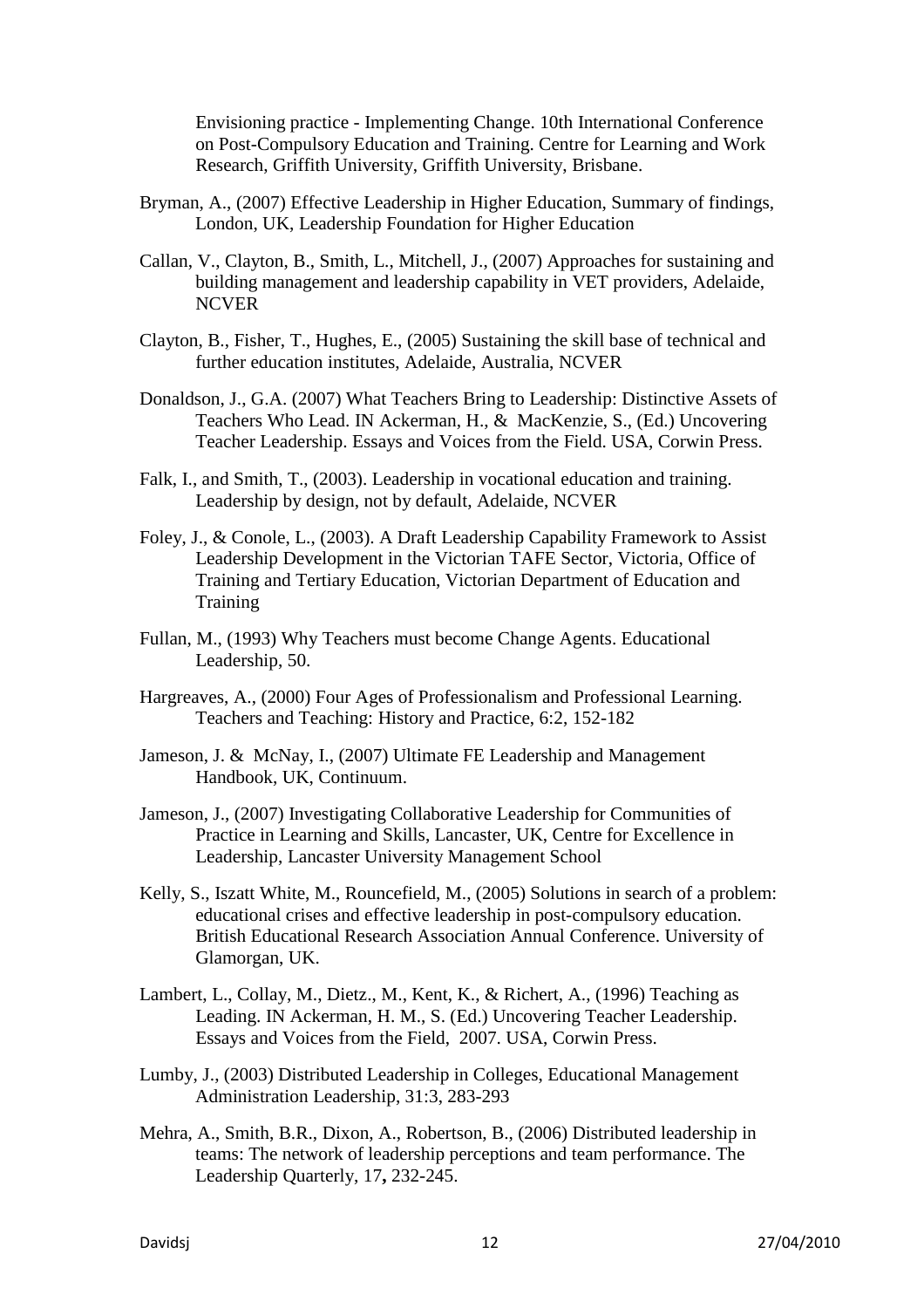- Mulcahy, D., (2003) Leadership and management in vocational education and training. Staying focussed on strategy, Adelaide, Australia, NCVER
- Pearce, C. (2002) Vertical versus shared as predictors of the effectiveness of change management teams: An examination of aversive, directional, transactional, transformational, and empowering leader behaviours. Group Dynamics: Theory, Research, and Practice. 6:2, 172-197
- Pearce, C. (2004) The future of leadership: combining vertical and shared leadership to transform knowledge work. Academic of Management Executive. 18:1, 47- 57
- Pearce, C., Bligh, M., & Kholes, J. (2006) The importance of self and shared leadership in team-based knowledge work. A meso-level model of leadership dynamics. Journal of Managerial Psychology. 21:4, 296-318
- Schuster, J., & Finkelstein, M., (2006) The American faculty: The restructuring of academic work and careers, Baltimore, USA, The Johns Hopkins University Press.
- Simkins, T., (2005) Leadership in Education: 'What Works' or 'What Makes Sense'? Educational Management Administration Leadership 33**,** 8-26.